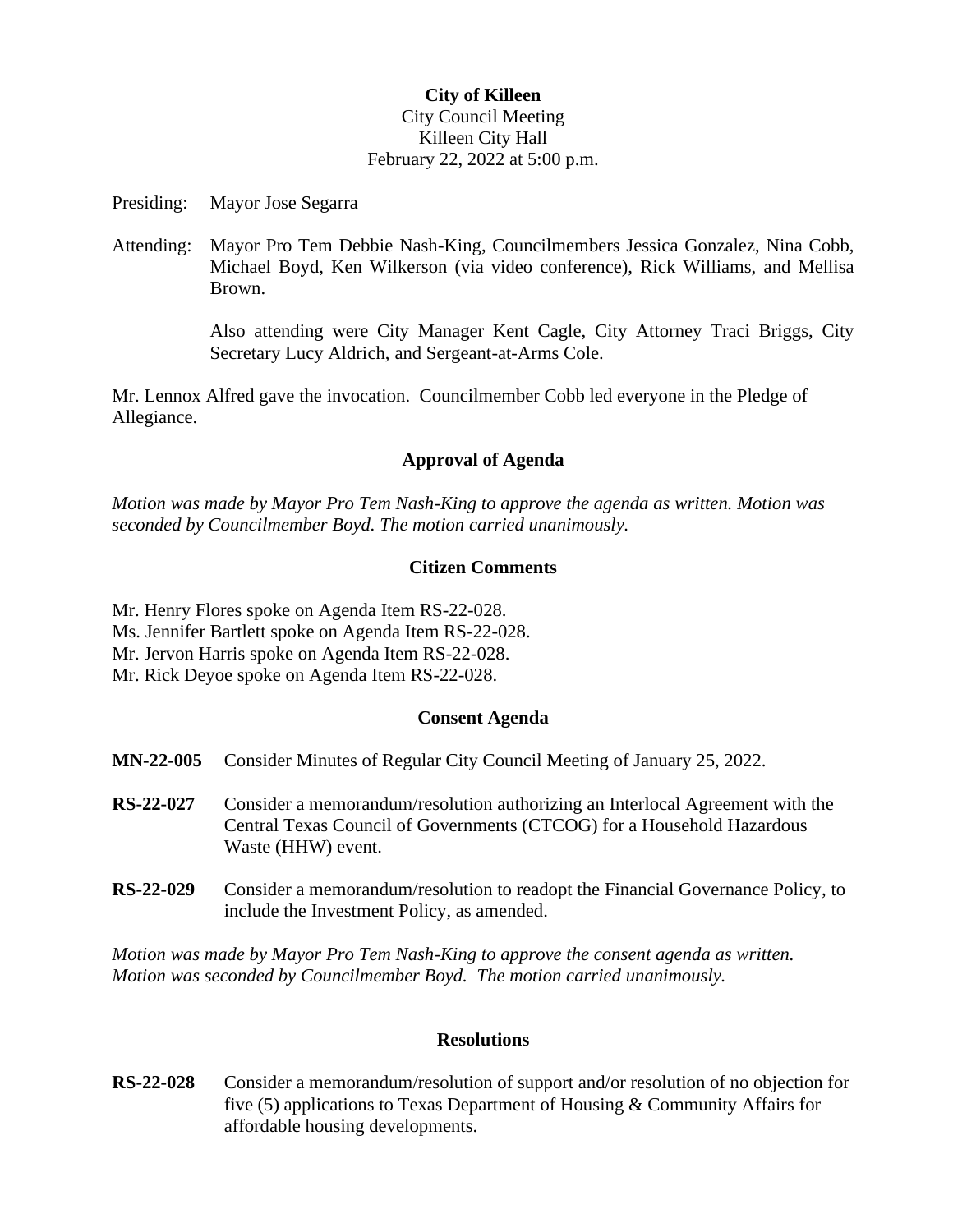**Staff Comments:** Leslie Hinkle, Executive Director of Community Development Ms. Hinkle provided a brief background on the Low-Income Housing Tax Credit Program. Five (5) applications have been submitted for resolutions of support from the City in order to remain competitive in the tax credit program. City staff recommends providing resolutions of support for all four (4) of the proposed elderly developments and issue a resolution of no objection for the East Avenue Crossing (serving general population) development.

*Motion was made by Councilmember Brown to approve RS-22-028 providing resolutions of support for all five (5) of the proposed developments. Motion was seconded by Mayor Pro Tem Nash-King. Motion carried 6 to 1 with Councilmember Williams in opposition.*

#### **Public Hearings**

**PH-22-013** HOLD a public hearing and consider an ordinance requested by Joshua Welch on behalf of CP Summit Group, Loverd Wilson Mitchell Trust, Penelope McDonald & Ray Fread (Case #Z21-41), to rezone approximately 80.85 acres out of the J.H. Lewis Survey, Abstract No 0536, the J.W. Morton Survey, Abstract No. 0587, and the T. Arnold Survey, Abstract No. 0055, from "A" (Agricultural District), "A-R1" (Agricultural Single-Family Residential District), and "R-1" (Single-Family Residential District) to Planned Unit Development (PUD) with "SF-2" (Single-Family Residential District). The property is generally located south of Prewitt Ranch Road and East of Clear Creek Road, Killeen, Texas. **(Tabled from 02/08/22 Regular City Council Meeting)**

> The City Secretary read the caption of the ordinance. AN ORDINANCE AMENDING THE ZONING ORDINANCE OF THE CITY OF KILLEEN BY CHANGING THE ZONING OF APPROXIMATELY 80.85 ACRES OUT OF THE J.H. LEWIS SURVEY, ABSTRACT NO 0536, THE J.W. MORTON SURVEY, ABSTRACT NO 0587, AND THE T. ARNOLD SURVEY, ABSTRACT NO 0055, FROM "A" (AGRICULTURAL DISTRICT), "A-R1" (AGRICULTURAL SINGLE-FAMILY RESIDENTIAL DISTRICT), AND "R-1" (SINGLE-FAMILY RESIDENTIAL DISTRICT) TO PLANNED UNIT DEVELOPMENT (PUD) W/ "SF-2" (SINGLE-FAMILY RESIDENTIAL DISTRICT); PROVIDING A SAVINGS CLAUSE; PROVIDING FOR THE REPEAL OF CONFLICTING PROVISIONS; PROVIDING FOR AN EFFECTIVE DATE.

#### **Staff Comments:** Wallis Meshier, Director of Planning

The property is designated as general residential on the Future Land Use Map (FLUM) of the Comprehensive Plan. The request is consistent with the FLUM. If approved, the applicant intends to build approximately three-hundred and thirtythree (333) residential lots over nine (9) blocks. Proposed Planned Unit Development Standards and the proposed Homeowner's Association's open space amenity plan have been submitted and reviewed by city staff and the Planning and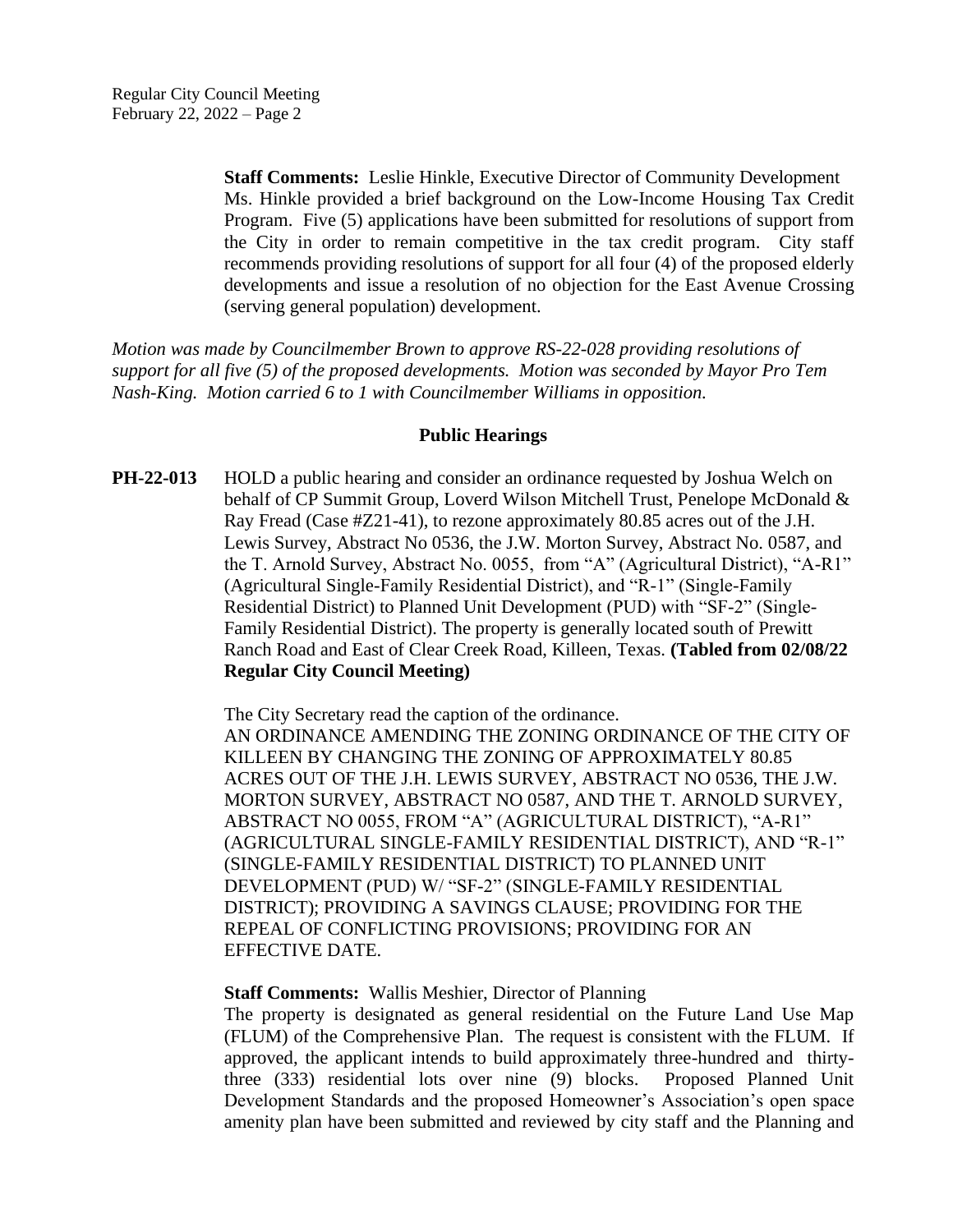Zoning Commission. Staff notified one-hundred and ninety-one (191) surrounding property owners. To date, staff has not received any written responses regarding this request. Staff recommends approval of the request as presented. The Planning & Zoning Commission recommended approval of the applicant's request with the condition that the east/west street be moved north to shorten the block length of the northern block by a vote of 5 to 1. The applicant has since complied with the recommended condition, which is reflected on the Concept Plan.

Mayor Segarra invited the applicant to speak.

The applicant, Josh Welch, was available to provide additional information and answer questions.

Mayor Segarra opened the public hearing.

With no one appearing, the public hearing was closed.

*Motion was made by Councilmember Wilkerson to approve PH-22-013. Motion was seconded by Councilmember Boyd. Councilmember Brown amended the motion to approve PH-22-013 with no protruding garages. Without a second the amended motion died. Motion carried unanimously.*

**PH-22-016** HOLD a public hearing and consider an ordinance amending the FY 19-20 Annual Action Plan reprogramming CDBG-CV funding in the amount of \$294,215.46 for activities that prevent, prepare for and respond to the Coronavirus in the Killeen Community.

> The City Secretary read the caption of the ordinance. AN ORDINANCE AUTHORIZING REALLOCATION OF \$294,215.46 CDBG-CV TO ADDRESS THE CHANGING NEEDS IN RESPONSE TO THE CONTINUED PREPARATIONS, PROTECTIONS, AND RESPONSE IN THE PREVENTION AND SPREAD OF THE CORONAVIRUS (COVID-19) IN KILLEEN; PROVIDING A SEVERABILITY CLAUSE; AND PROVIDING AN EFFECTIVE DATE.

**Staff Comments:** Leslie Hinkle, Executive Director of Community Development In March of 2020, the CARES Act was signed into Public Law. In total from HUD / CDBG-CV funding, the City received \$1,340,517. Those funds were allocated to support several activities and have been spent providing the community with several assistance programs including utility assistance, rent and mortgage assistance, public health and public safety activities and economic development activities. There is a remaining balance of \$294,215.46 from these activities that staff is recommending be reprogramed into public health and public safety programs and activities that prevent, prepare for, and respond to the Coronavirus in the Killeen community.

Mayor Segarra opened the public hearing.